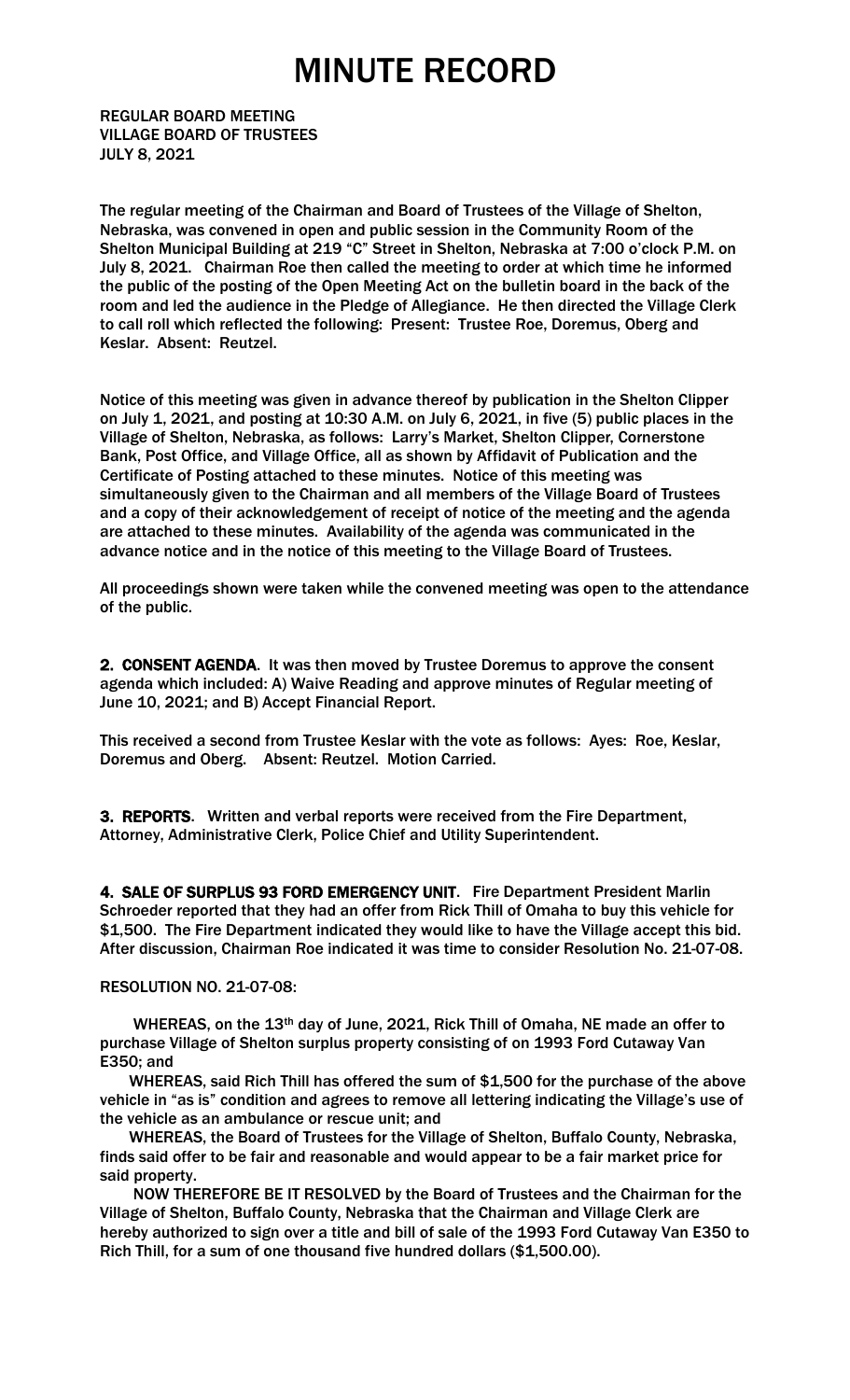JULY 8, 2021 - PAGE 2 –

It was then moved by Trustee Oberg, with a second from Trustee Keslar to approve and adopt Resolution No. 21-07-08 as presented. Ayes: Roe, Keslar, Doremus and Oberg. Absent: Reutzel. Motion Carried.

8. OWNER OCCUPIED REHAB (OOR) PROJECT PROPOSED AMENDED BUDGET. Lori Ferguson from South Central Economic Development District (SCEDD) presented to the board an amended budget that the State would like us to approve which moved our matching funds from demolition to rehab and added two more homes to the project. After discussion, it was moved by Trustee Keslar to approve the amended budget as it was presented. This received a second from Trustee Oberg with the vote as follows: Ayes: Roe, Keslar, Doremus and Oberg. Absent: Reutzel. Motion Carried.

5. APPROVE SANDY'S SPORT CAFÉ LLC DBA SANDY'S SPORT CAFÉ TO BECOME AN AUTHORIZED OUTLET LOCATION FOR LOTTERY SALES. It was explained that the Board was required to authorize this location under the new management's name so she would be able to offer Keno in her establishment. After discussion, it was moved by Trustee Oberg, with a second from Trustee Doremus to approve Sandy's Sports Café LLC dba Sandy's Sport Café as an authorized outlet location for Lottery Sales. AYES: Roe, Doremus, Oberg and Keslar. NAYS: None. ABSENT: Reutzel. Motion Carried.

6. AMERICAN RESCUE PLAN ACT (ARPA) FUNDS. Administrative Clerk Doremus explained that the Village was due to receive an estimated \$93,000 this month and an additional \$93,000 next year at this time. This money must be obligated by December 31, 2024 and spent by December 31, 2026. She reported that she had signed all the papers since the deadline for the application had been July 2, 2021. After discussion, Chairman Roe indicated it was time to consider Resolution No. 21-07-08A.

RESOLUTION NO. 21-07-08A:

 WHEREAS, the Village of Shelton, Nebraska recognizes that the Federal funds offered through the American Rescue Plan Act (ARPA) would benefit the welfare of the citizens of the Village; and

WHEREAS, funding for the qualifying projects are subject to certain requirements and obligations;

NOW, THEREFORE, BE IT RESOLVED by the Chairperson and Village Board of Trustees of the Village of Shelton, Nebraska that they should execute the acceptance of such funds and all other documents needed to secure these funds.

 BE IT FURTHER RESOLVED THAT Bonnie Doremus, Administrative Clerk, be appointed as the authorized representative for the Village of Shelton and directed to sign all necessary documents, to furnish such assurances to the State of Nebraska and/or Federal Government as may be required by law or regulations, and to receive payment on behalf of the applicant.

It was then moved by Trustee Keslar, with a second from Trustee Doremus to approve and adopt Resolution No. 21-07-08A as presented. Ayes: Roe, Keslar, Doremus and Oberg. Absent: Reutzel. Motion Carried.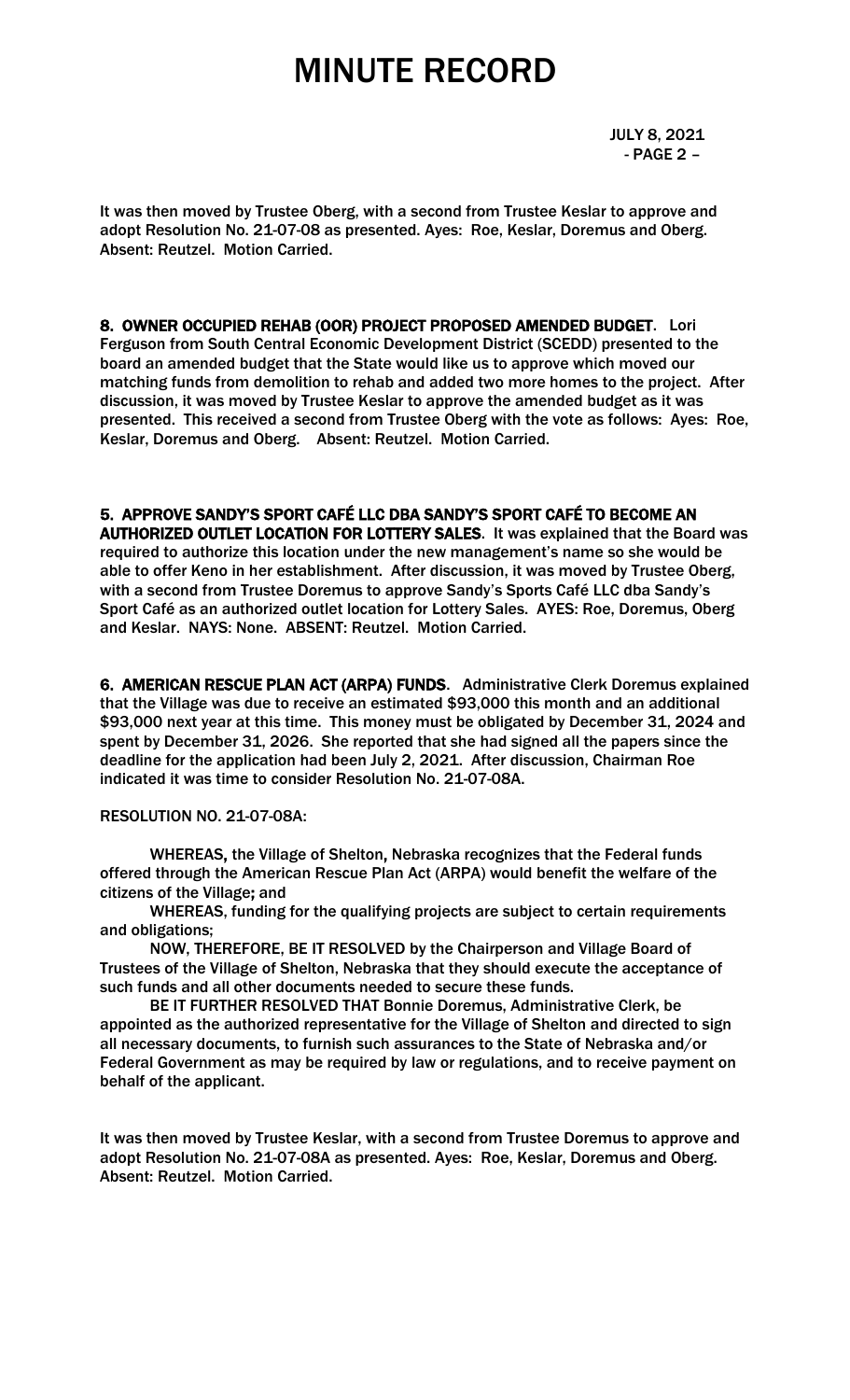JULY 8, 2021 - PAGE 3 –

7. PURCHASE OF POLICE CAMERA SYSTEM (BODY & INCAR). After discussion Chairman Roe indicated it was time to consider Resolution NO. 21-07-08B.

RESOLUTION NO. 21-07-08B:

 WHEREAS, the Governing Body of the Village of Shelton, Nebraska has determined that the maintenance of equipment is necessary and essential to the efficient and proper operation of the Village.

 WHEREAS, after investigation of the facts and discussion of the alternatives, the Governing Body has decided to have the necessary purchase of equipment made.

 NOW, THEREFORE, BE IT RESOLVED BY THE CHAIRMAN AND BOARD OF TRUSTEES OF THE VILLAGE OF SHELTON, NEBRASKA:

 SECTION 1. That the Village of Shelton, Nebraska shall immediately acquire, one body and one in-car camera from Watch Guard of Allen, TX for total cost not to exceed \$5,900.

 SECTION 2. That the Chairman, Police Chief and Village Clerk are authorized, and directed to acquire the aforementioned equipment for and on behalf of, and in the name of the Village of Shelton, Nebraska, and to execute such documents, orders, and contracts in the name of the Village of Shelton, Nebraska, as may be necessary, proper, or convenient to undertake and complete such purchase.

It was then moved by Trustee Doremus, with a second from Trustee Oberg to approve and adopt Resolution No. 21-07-08B as presented. Ayes: Roe, Keslar, Doremus and Oberg. Absent: Reutzel. Motion Carried.

9. & 10. APPROVE PAYMENT TO CDS INSPECTIONS FOR OOR REHAB GRANT HOUSING MANAGEMENT SERVICES RELATING TO HR-02 AND APPROVE PAYMENT TO PM RENOVATIONS FOR REHAB WORK RELATING TO HR-02. After discussion it was moved by Trustee Doremus to approve these two payment requests which totaled \$8,573.36 with the Village's matching funds pledged to the Project. This received a second from Trustee Oberg with the vote as follows: Ayes: Roe, Keslar, Doremus and Oberg. Absent: Reutzel. Motion Carried.

11. CONCRETE OVER WATER MAIN/VALVE AND SHUT OFF WEST OF 105 EAST RAILROAD

ST. Village Clerk Doremus reported that the Engineer was still trying to get in contact with the UPRR to get a construction permit to work on the property.

12. POLICY TO CHARGE BASE WATER FEE WHEN WATER IS OFF TO ADDRESS. After much discussion and reviewing the ordinance, it was decided to not charge the base fee if the water is off for a calendar month. If the water is on to the resident for any part of the month (even if an hour), the resident then would have "access to water" and should be charged the entire monthly base fee. Turn On and Turn Off fees remain at \$25.00 each but all requests should go through the office with a work order. These fees should also be applied for homeowners needing the water turned off and again on to do repairs.

13. LARM INSURANCE RENEWAL. After discussion, Chairman Roe indicated it was time to consider Resolution No. 21-07-08C.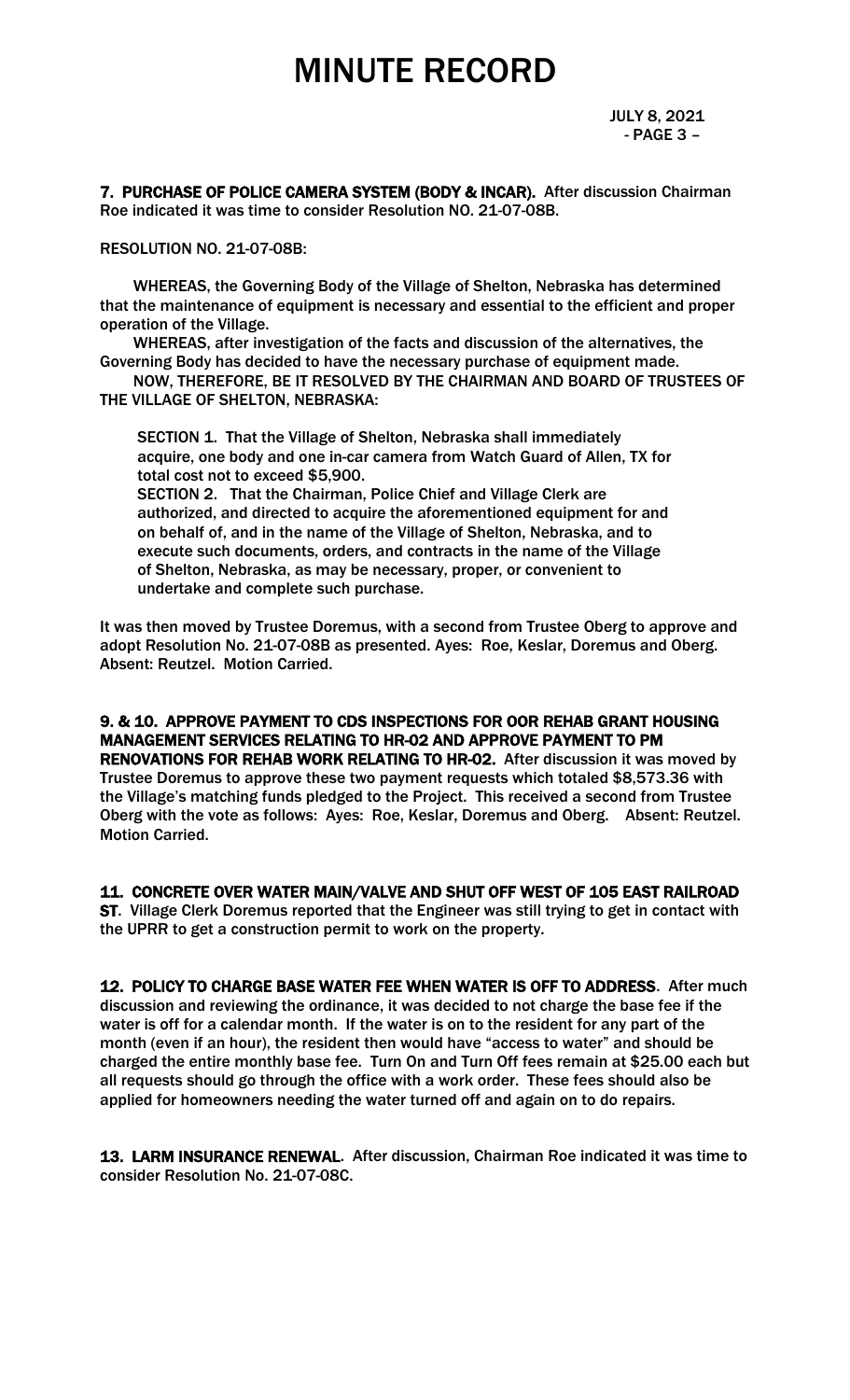#### RESOLUTION NO. 21-07-08C:

 WHEREAS, The Village of Shelton is a member of the League Association of Risk Management (LARM);

 WHEREAS, section 8.10 of the lnterlocal Agreement for the Establishment and Operation of the League Association of Risk Management provides that a member may voluntarily terminate its participation in LARM by written notice of termination given to LARM and the Nebraska Director of Insurance at least 90 days prior to the desired termination given to and that members may agree to extend the required termination notice beyond 90 days in order to realize reduced excess coverage costs, stability of contribution rates and efficiency in operation of LARM; and

 WHEREAS, the Board of Directors of LARM has adopted a plan to provide contribution credits in consideration of certain agreements by members of LARM as provided in the attached letter.

 BE IT RESOLVED that the governing body of The Village of Shelton, Nebraska, in consideration of the contribution credits provided under the LARM Board's plan, agrees to:

Provide written notice of termination at least 180 days prior to the desired termination date, which date shall be no sooner than September 30, 2023. (180 day and 3-year commitment; 5% discount)

It was then moved by Trustee Oberg, with a second from Trustee Doremus to approve and adopt Resolution No. 21-07-08C as presented. Ayes: Roe, Keslar, Doremus and Oberg. Absent: Reutzel. Motion Carried.

14. EMPLOYEE EVALUATIONS. Chairman Roe indicated that he would get a schedule for the evaluations of the Department Heads within a couple of weeks to the office.

15. CLAIMS. After review, it was moved by Trustee Doremus seconded by Trustee Keslar to pay the claims as presented. Ayes: Roe, Oberg, Keslar and Doremus. Nays: None. Absent: Reutzel. Motion Carried.

16. ADJOURNMENT. All agenda items having been considered, Trustee Oberg with a second from Trustee Doremus moved to adjourn the meeting. AYES: Roe, Oberg, Doremus and Keslar. NAYS: None. ABSENT: Reutzel. Whereupon the Chairman declared the motion carried and the meeting duly adjourned at 8:14 P.M.

 $\overline{\phantom{a}}$  , and the contract of the contract of the contract of the contract of the contract of the contract of the contract of the contract of the contract of the contract of the contract of the contract of the contrac

#### RESPECTFULLY SUBMITTED

 BONNIE DOREMUS, MMC VILLAGE CLERK

APPROVED:

 WILLIAM C. ROE **CHAIRMAN** 

\_\_\_\_\_\_\_\_\_\_\_\_\_\_\_\_\_\_\_\_\_\_\_\_\_\_